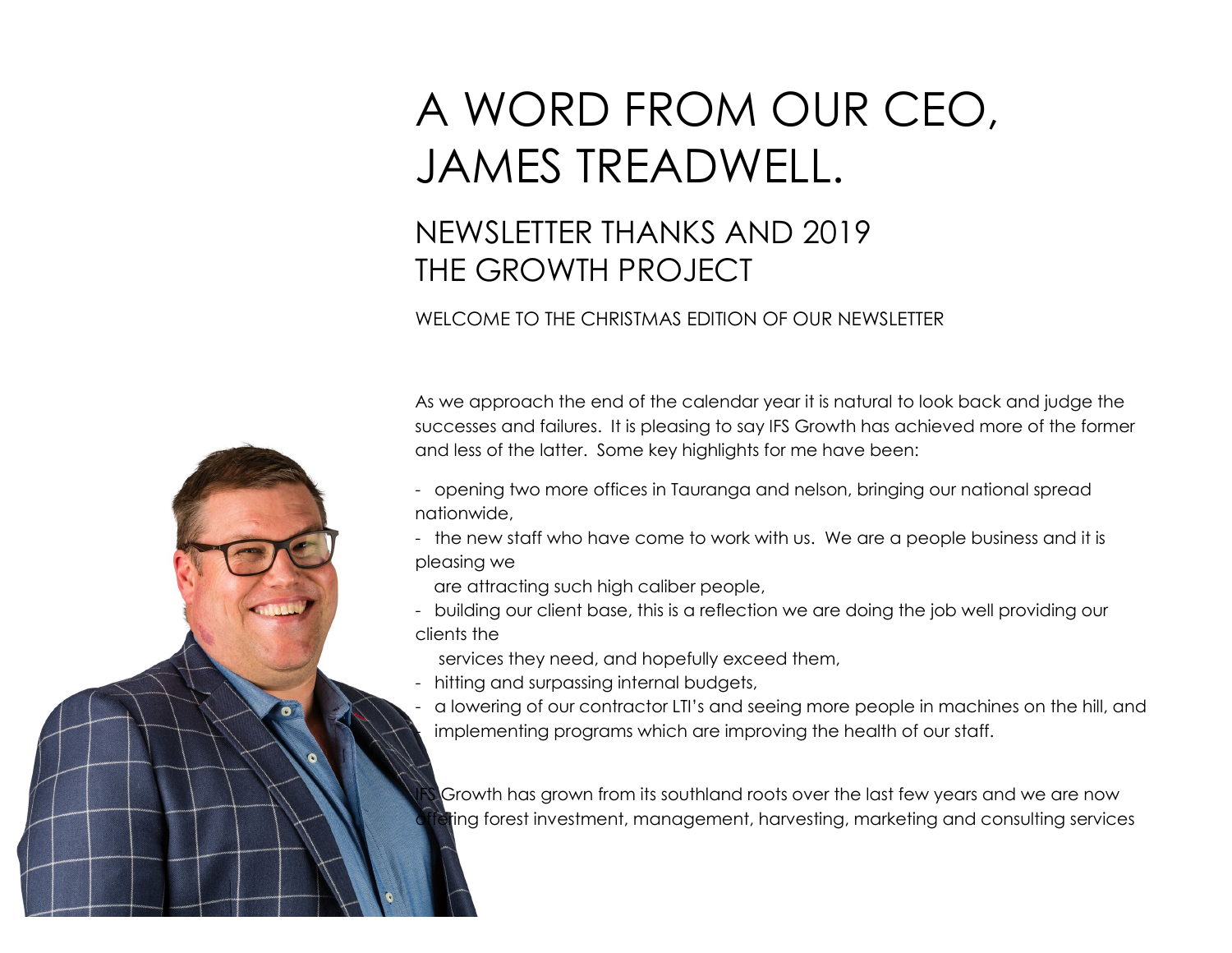nationwide. These services are being provided to the largest investment funds through to the local land owner who may have 10 hectares on their land. It is important to us we offer the same standard of service no matter what size client you are.

How we mitigate our environmental footprint should be the same no matter what size forest we are managing. It is therefore pleasing to announce we are working towards a group FSC scheme, which will allow any sized owner who joins to say their wood is forest stewardship certified, an internationally recognised forest environmental brand.

IFS Growth would not be the success it is without our suppliers. Our crews; be they harvesting, roading, planting, spraying, thinning, pruning or cartage are some of the best around. We work hard to work together and to maintain communication channels so everyone is working towards the same goal; this being to provide the best return to the forest owner. Our vision is more one of partnership rather than a contractor principal relationship and we listen careful to what our partners have to suggest ensuring continuous improvement. I would like to thank each and every one of our partners for their efforts, help and openness over the year.

Finally, to you the reader. I hope IFS Growth has provided you the service you sought and in fact exceeded it. If you are not a client or partner, then please give us a call and talk about how we may be able to work together. I guarantee we will work harder than anyone to meet your goals. After all we are New Zealand's best little forestry company ..... And growing rapidly.

On behalf of the IFS Growth family I would like to wish you all a relaxing break, a very Merry Christmas, a fun and prosperous new year and in particular, a very safe holiday. I look forward to working with you in some way in 2019.

Regards,

James Treadwell, Ceo